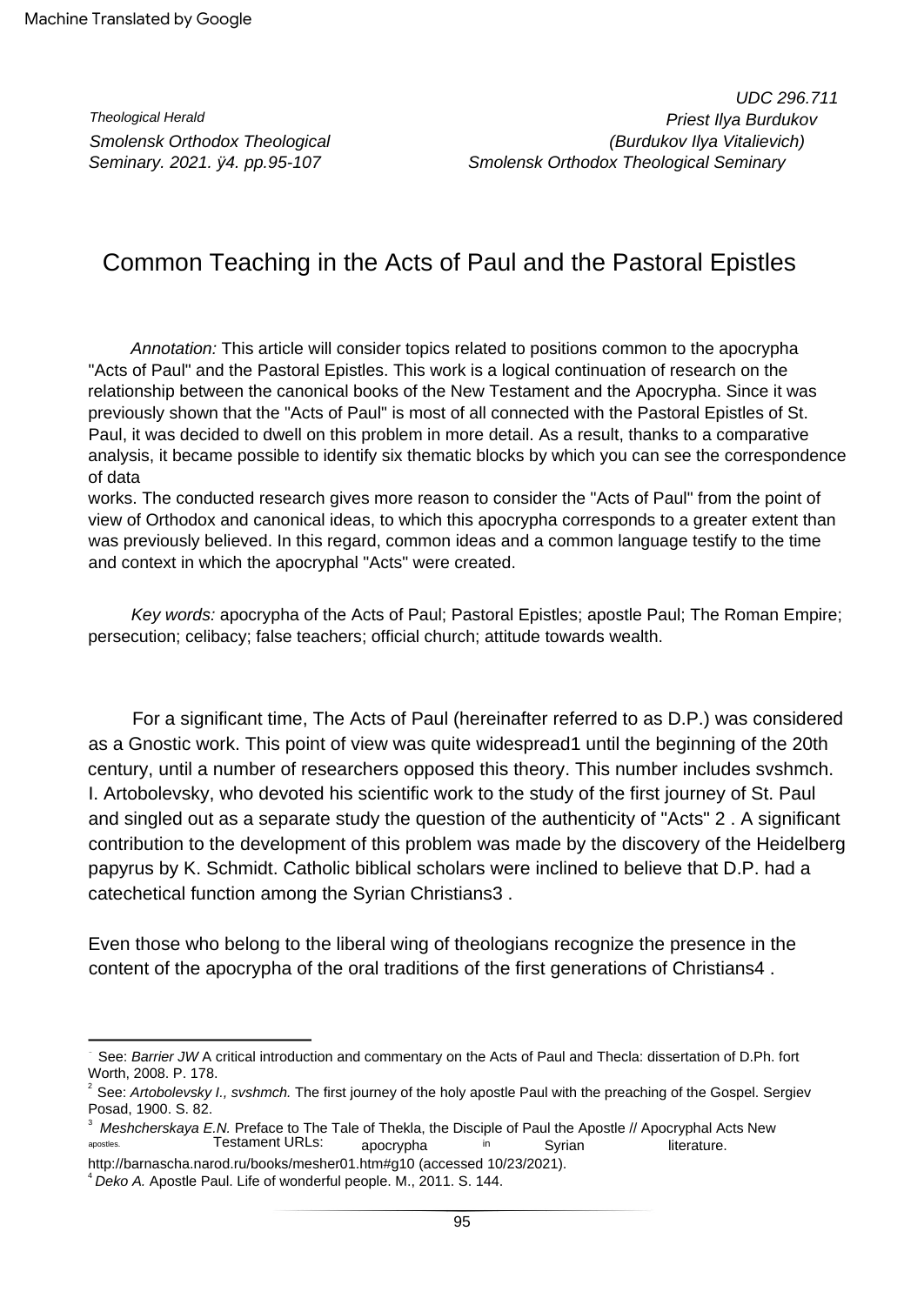In domestic science, in connection with the study of the theology of the apostle to the Gentiles, attention was also paid to D.P. Professor N. N. Glubokovsky drew attention to the fact that the author of the apocrypha was quite well aware of the political processes that took place on the territory of Asia Minor at the turn of the 1st–2nd centuries A.D. 5 S. M. Zarin attributed the apocrypha as "catholic Scriptures" along with Shepherd Hermas, Didascalia and others.6

When studying the Apocrypha of D.P. A modern researcher has a lot of questions, which often cannot be answered unambiguously. So, it is unlikely that one will ever be able to find out what sources he used, the so-called. Presbyter, author of "Acts"; whether he knew about the existence of the Acts of the Apostles, and which of the Pastoral Epistles (hereinafter - P.P.) of the Apostle Paul were known to him, or did he use the local oral tradition, etc. Nevertheless, a lot of important and reliable information can be extracted from the text of the Apocrypha, which allows us to put forward various more or less convincing hypotheses.

First of all, in order to understand the choice of objects of comparison, it is important to briefly address the question of the authenticity of P.P. Among Western researchers, the opinion is firmly established that this issue is outdated and does not require any attention, since the letters to Timothy and Titus do not belong to the Apostle of the Gentiles . The stumbling block in this matter is the difference in the style of P.P. from "indisputable". As E. Schnabel convincingly showed in his article8 : "The degree of difference between the styles of the Pastoral and 'undeniable' Pauline epistles remains a matter of debate." However, for this article, the theological side of the problem is more significant. And in this case, despite the difference in the theological language of P.P. from others, which may indicate their later creation, it is impossible to reject the presence of common ideas and prerequisites that could later appear in P.P. more defined .

So, according to W. Rohrdorf, there are disagreements between the Apocrypha and P.P. These disagreements concern mainly the question of the role of women in the church community and Christian asceticism. He also draws attention to the fact that there is a common factual basis between D.P. and the corpus of his epistles, concerning the mission of the apostle. As for differences and similarities

five Glubokovsky N.N. The experience of Russian processing of material for the biography of the holy Apostle Paul // Christian reading. 1894. Issue. 1. S. 193.

<sup>7</sup>  $6$  Zarin S.M. Apocryphal books of the New Testament // Theological Encyclopedia. T. 11. St. Petersburg, 1910. S. 28. See Merz A. Die fiktive Selbstauslegung des Paulus. Intertextuelle Studien zur Intention und Rezeption der

<sup>8</sup> pastoralbrief. Gottingen, 2004. S. 72.

Schnabel E. Apostle Paul, missionary theologian and pastor-theologian: to the understanding of Paul // Bulletin of PSTGU I: Theology, Philosophy. 2013. Issue. 2. P. 13.

<sup>-</sup> See: There. S. 14.

<sup>&</sup>lt;sup>10</sup> Rordorf W. Lex Orandi-Lex Credendi: Gesammelte Aufsätze zum 60. Geburtstag. Paradosis 36. Freiburg, 1993. S.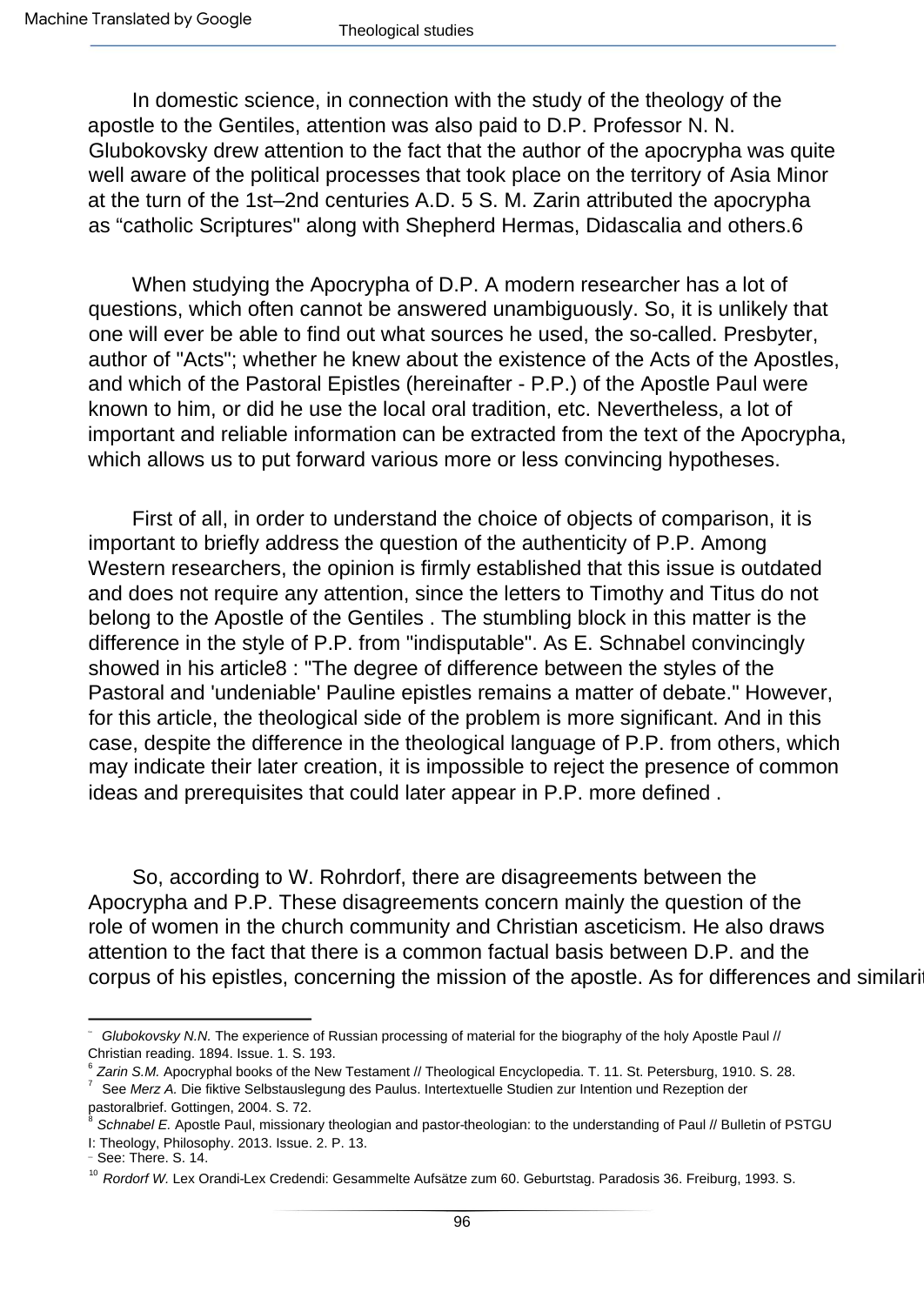then we can see them in eight names used both in D.P. and in his Epistles. Enemies ap. Paul's Demas and Hermogenes, the coppersmiths11, are reminiscent of Imenaeus and Philetus (2 Tim. 2:17), who claimed that the resurrection had already taken place. In 2 Tim 1:15 and the Apocrypha, Demas and Hermogenes appear in a negative light . Just like Alexander the coppersmith, in 2 Tim 4:14 he threatened St. Paul, so Alexander the Syrian was a threat to the apostle. Onesiphorus received the apostle in his house,14 in 2 Tim 1:16 the apostle also mentions Onesiphorus, who helped him in Ephesus and Rome. Further, the apocrypha tells of Priscilla and Achille15 as inhabitants of Ephesus, they are also mentioned in 2 Tim 4:19. Then, Titus, the predecessor of St. Paul in Iconium and Luke are waiting for a teacher in Rome16

these characters are mentioned in 2 Tim 4:10.

In this case, the author adheres to the theory that the apocrypha of D.P. somehow connected with the canonical texts of the New Testament, in particular with P.P. The latter were known to the presbyter and actively used by him. The parallels between the two corpora of scriptures will be discussed later.

#### **The Christian is a Warrior of Christ**

The first position we will consider in this article regards the Christian as a soldier for Christ. 1 Tim 1:18 contains the following lines: "I give you, my son Timothy, in accordance with the prophecies that were about you, such a testament that you fight according to them, like a good soldier . " Also in the Second Epistle to Timothy, St. Paul addresses his disciple: "So endure suffering like a good soldier of Jesus Christ. No soldier binds himself with the affairs of this world to please the captain of the army" (2 Tim 2:3-4). Title "ÿÿÿÿÿÿÿÿÿ"

(commander), which Onasander uses in his work "Strategikos", and the qualities acquired by him correspond to those of a worthy bishop (See: 1 Tim 3:1–2). In D.P. the Christian is also strongly associated with military service. In the episode that tells about the arrival of the Apostle Paul from Corinth to Italy, there is a speech of the latter, which is preserved only in the Berlin papyrus, where the apostle addresses the audience with the words - "Brethren and soldiers of Christ!"18 . In another place, during a conversation with the servants of the emperor Long and Cestus ap. Paul speaks of himself as a fighting soldier . Approximate

There. S. 85.

<sup>515.</sup>

Meshcherskaya E.N. Apocryphal Acts of the Apostles. New Testament Apocrypha in Syriac Literature. M., 1997. S. 415.

<sup>&</sup>lt;sup>12</sup> There. 13 Ibid. S. 417.

 $-$  There. S. 415.

arabskoe-evangelie-detstva-spasitelya-ocr-bychkov-mn.html (accessed from 10.10. 2021).<br><sup>16</sup> There S. 95 15 Skogorev P.A. Apocryphal Acts of the Apostles. Arabic Gospel of the childhood of the Savior. Research. Translations. Comments. SPb., 2000. S. 68. URL: https://docplayer.com/26548050-Skogorev-ap-apokrificheskie deyaniya-apostolov-There. S. 85.

 $17$  References to the Holy Scriptures are given in the synodal translation.

<sup>&</sup>lt;sup>-</sup> Skogorev P.A. Apocryphal Acts of the Apostles. Arabic Gospel of the childhood of the Savior. Research. Translations. Comments. S. 78.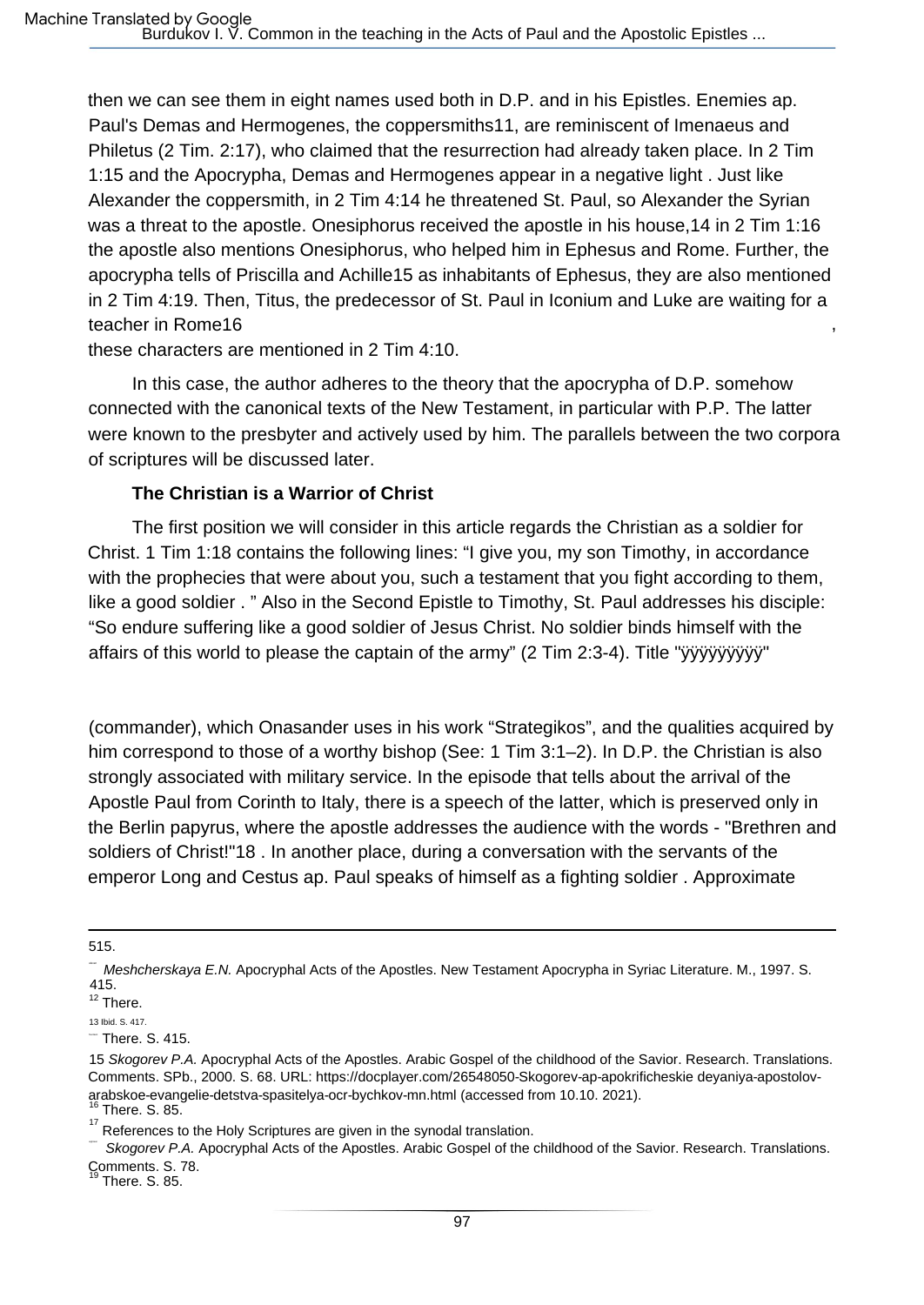Emperor Nero Barnabas, Urion and Fest inform him that they, too, are in the "army of the King of the Ages"20. Thus, the raidios the assistations committed the type of the enemy, that is, Nero, who asks the apostle the following question: "What prompted you, the man of the great king, and now my prisoner, to secretly come to the Roman Empire and within my borders recruit soldiers?"21, to which the apostle remarked that he was gathering soldiers not only in Rome, but also "in all the ends of the earth"22 . In The Martyrdom of Paul, the main reason for the persecution of the apostle was also his "recruitment" activity in the army of Christ.

The use of such a metaphor and warlike imagery contrasts with what we can read in Titus (Titus 2:1-10). Regarding this, W. Rohrdorf noted: "The idea that a Christian is a warrior of Christ is not striking in itself, but is often found in early Christian writings and even in the New Testament. But in the quoted dialogue [of the Apostle Paul and Nero], the class of Christian soldiers becomes an alternative to the political existence of the Roman citizen. Because, being a Christian, a person cannot be a Roman citizen, because the Kingdom of Christ has been declared an enemy of the Roman Empire . This remark reflects a picture in which Martyrdom reflects the realities of active persecution of Christians by the state apparatus of Rome. The latter was already perceived as an enemy, against which the soldiers of Christ were fighting.

As for P.P., one can detect a social aspect in the assimilation of military qualities by a Christian. All followers of Christ are called to experience deprivation, struggle and suffering: "In the world you will have tribulation; but be of good cheer: I have overcome the world" (John 16:33). Victory is the goal of life and the result of a person's spiritual struggle, but in order to achieve it, one must possess the qualities of a warrior. Therefore app. Paul expects Timothy to "endure like a good soldier of Jesus Christ" (2 Tim 2:3). Thus, suffering, patience, and faithfulness (see: 2 Tim 2:12-13) become the connecting threads that run between the warrior metaphor in D.P. and P.P.

# **Relation to civil power**

The attitude towards official power is also an important subject of consideration of similar ideas between the two considered blocks of works. According to MacDonald, in D.P. you can find negative

<sup>20</sup> Ibid. S. 80.

<sup>21</sup> There. 22 Ibid.

<sup>&</sup>lt;sup>23</sup> Rordorf W. Lex Orandi-Lex Credendi: Gesammelte Aufsätze zum 60. Geburtstag. Paradosis 36. S. 521.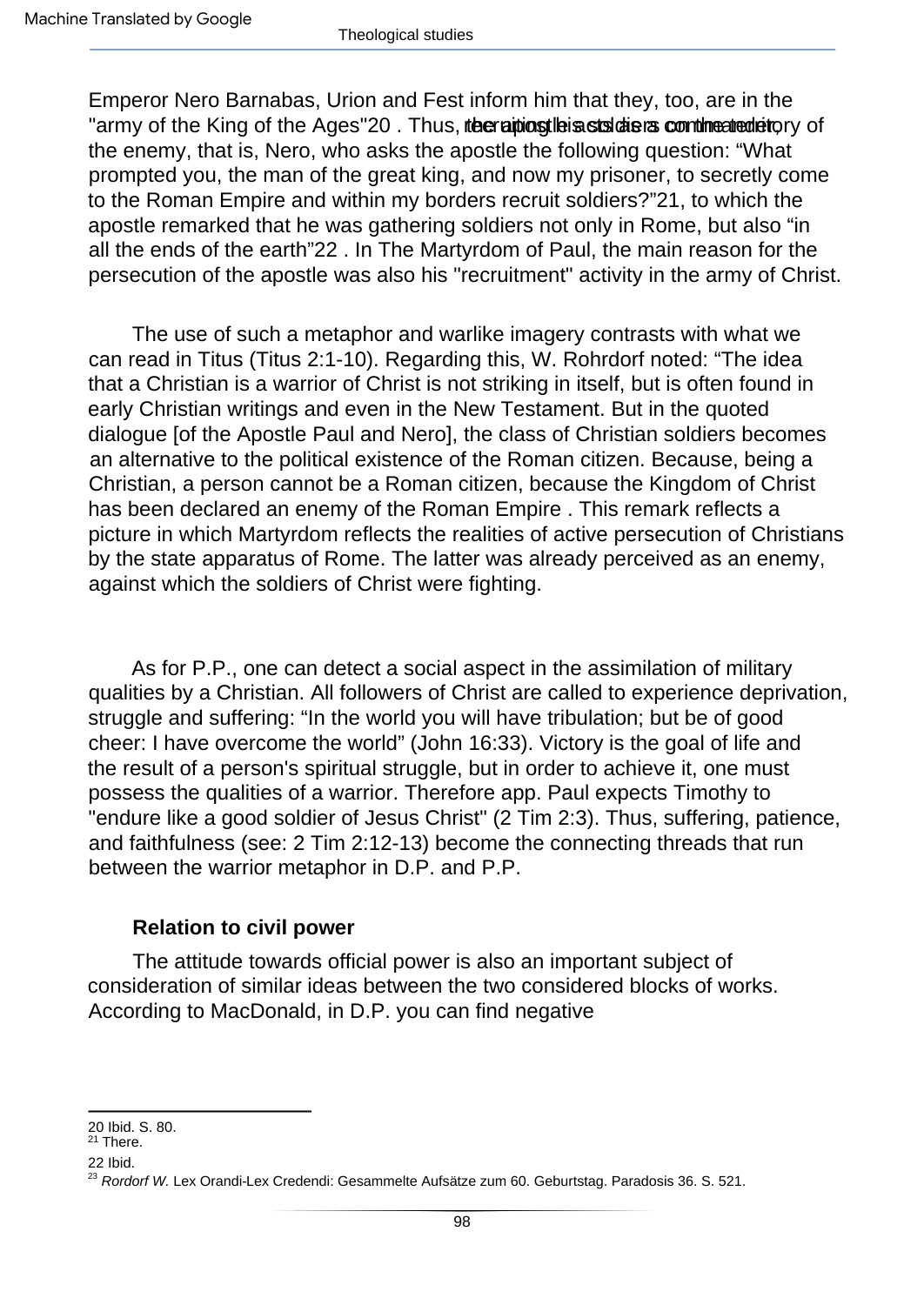attitude towards civil power24 : "Each of our stories involves a conflict between the Roman Empire, convinced of its legitimacy, strength and permanence, and an apocalyptic sect, awaiting the destruction of the world. This expectation of the end gave them an alternative political vision, gave rise to radical social behavior, and promised divine justification for those who were persecuted in the struggle. The Roman Empire in the first centuries of Christianity was really conceived as an eternal establishment of order, which nothing and no one can shake. Roman legions ensured the security of external borders, civil institutions were called upon to keep peace within society. And in this case, Christianity, carrying the apocalyptic message, shook the Pax Romana, made it doubt the perfection of the established order, which made it an enemy of power.

Unlike the Acts of Paul and Thekla, P.P., on the contrary, contains a call to McDonald uses the example of martyr. Thecla, which violates the laws of Iconium. Striving for a chaste life, she rejects her fiancé Alexander, removes from her head a wreath presented to her - a symbol of the Roman Empire, for which she is accused of improper attitude to a sacred object25 . cooperation with the state, and the portrayal of Christianity as a perfectly permissible civil religion. According to MacDonald, the apostle Paul in P.P. depicted as a "submissive martyr" who accepted his fate and made peace with the Roman Empire: "On the other hand, in 2 Timothy we hear not much criticism of Rome. Of course, the author considers the execution of Paul evil, but he cleverly prevents the execution of Paul from becoming an anti-Roman symbol that could be used to incite political hatred . However, such a statement requires some clarification, since in another place the apostle clarifies his position regarding the "war" with the civil authorities and says about himself: "After all, we are fighting not for an earthly king, as you think, but for a heavenly one"27. Thus, app. Paul takes his battlefield to the spiritual dimension. Indeed, in D.P. the conflict that occurs between the Church and the state is inevitable, but Christians are by no means its active initiators. On the contrary, it is the civil power that is the first to aggravate. In the episode when Caesar's butler named Patroclus falls from the window and dies, the apostle appeals to those around him to pray for the resurrection of the young man in order to avoid harm from the authorities28 . The latter quite fits into the logic of the narrative, since the position of butler meant close status to the ruler. But despite the favorable

26 Ibid. P. 66

<sup>24</sup> P. 198. MacDonald DR The Legend and the Apostle: The Battle for Paul in Story and Canon. Philadelphia, 1983. P. 40; Compare: Tajra HW The Martyrdom of St. Paul: Historical and Judicial Context, Traditions and Legends. Tübingen, 1994.

<sup>&</sup>lt;sup>25</sup> MacDonald DR The Legend and the Apostle: The Battle for Paul in Story and Canon. P. 41.

 $27$  Skogorev P.A. Apocryphal Acts of the Apostles. Arabic Gospel of the childhood of the Savior. Research. Translations. Comments. S. 81.

<sup>28</sup> There. S. 80.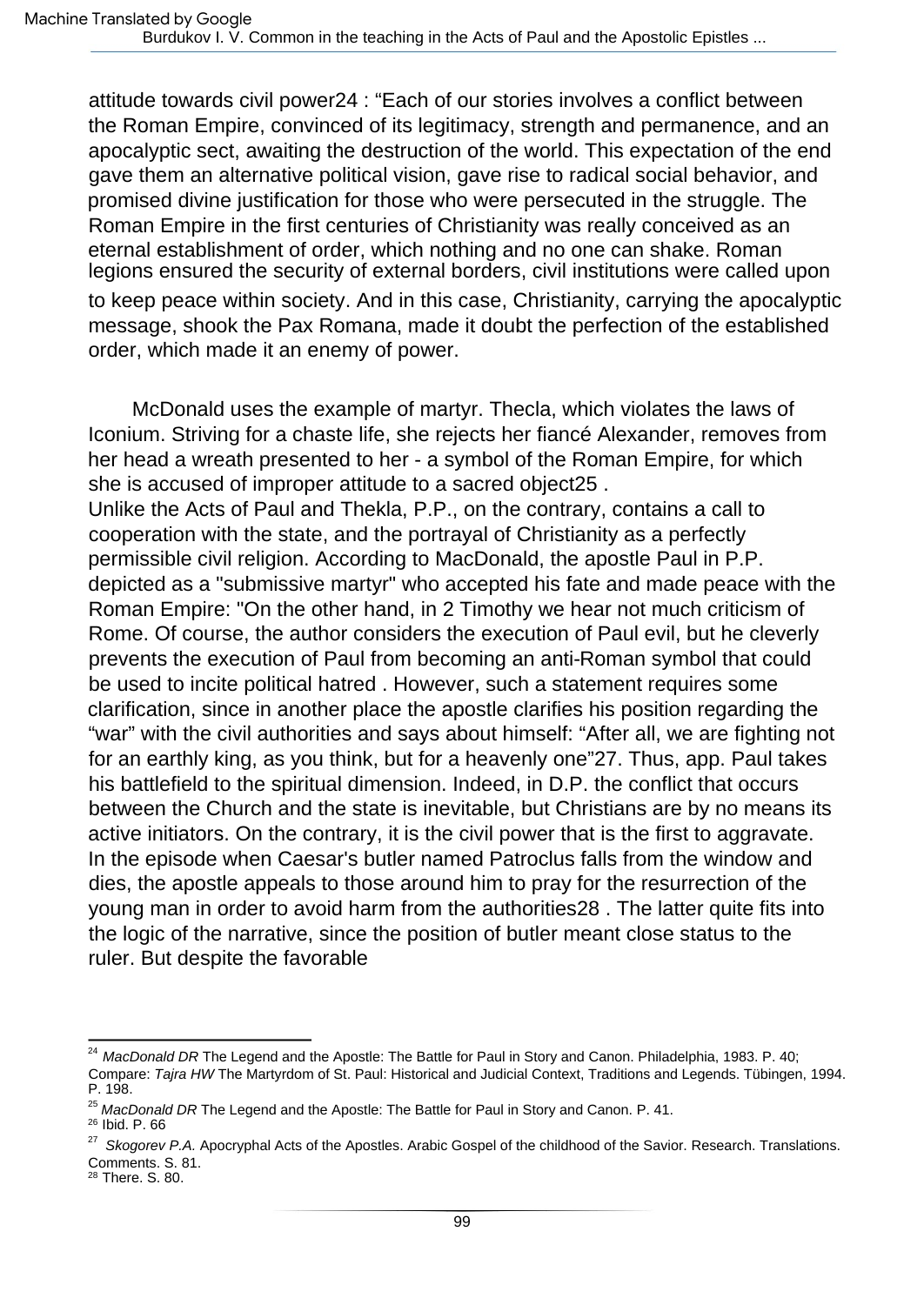outcome, the authorities are deaf to a clear miracle and initiate persecution of Christians.

In 1 Tim 2:1-4 the apostle calls to pray "for kings and for all those in authority." As well as in D.P., here we are talking about the desire of Christians to live "quietly and serenely." It is the prayers of the Roman Christians that lead to the conversion of Patroclus to Christianity. In P.P. the author also wishes salvation for everyone, including civil servants. In the episode with Nero, the apostle does not deny him the possibility of salvation: "If it seems good to you, serve Him, for neither wealth nor the luxury of this life will save you"29. Thus, in both collections of studied writings, there is unanimity regarding the possibility of salvation for everyone, including Caesar.

MacDonald adds to this the idea that Nero in this context does not appear as an "archetype of the Antichrist"30, but as a person who is capable of repentance. And although Nero, in the end, does not convert to Christianity even after a conversation with the resurrected ap. Paul, however

demonstrates remorse by releasing all the prisoners31 .

As in the case of JP, in 2 Tim 3:12 persecution is inevitable for Christians because of the deep antagonism towards paganism, whose institutions are under threat. So, for example, Thekla's desire for chastity is subjected to unreasonable persecution by the state, since this threatens the institution of legal marriage. Tem

however, when Paul is accused of averting virgins from marriage, he claims to be a messenger of God and calls the people back to reverence and to the truth. Nothing in his defense provokes the wrath of the ruler, who reacts to this selfdefence. In this case, on the part of the apostle there is no desire to aggravate the conflict, but, on the contrary, he tries to extinguish it. We meet a similar case in the case of persecution in Ephesus by the manufacturers of statuettes of Artemis, who, because of the preaching of the apostle, could lose their income. Thus, in both D.P. and P.P.

there are no calls to resist the authorities, but the inevitability of such a struggle is noted. All the actors, including Nero, are concerned not with the moral state of Christians, nor with their religious views, but with the quite material and political consequences of their preaching among people.

### **Wealth**

The author of the Acts of Paul is quite specific about wealth. He warns against wealth and luxury as something that will soon perish in the eschatological fire32. On the other hand, the text indicates the dependence on

<sup>&</sup>lt;sup>29</sup> There.

MacDonald DR The Legend and the Apostle: The Battle for Paul in Story and Canon. P. 66.

Translations. Comments. S. 82. Skogorev P.A. Apocryphal Acts of the Apostles. Arabic Gospel of the childhood of the Savior. Research.

See: Ibid. P. 71.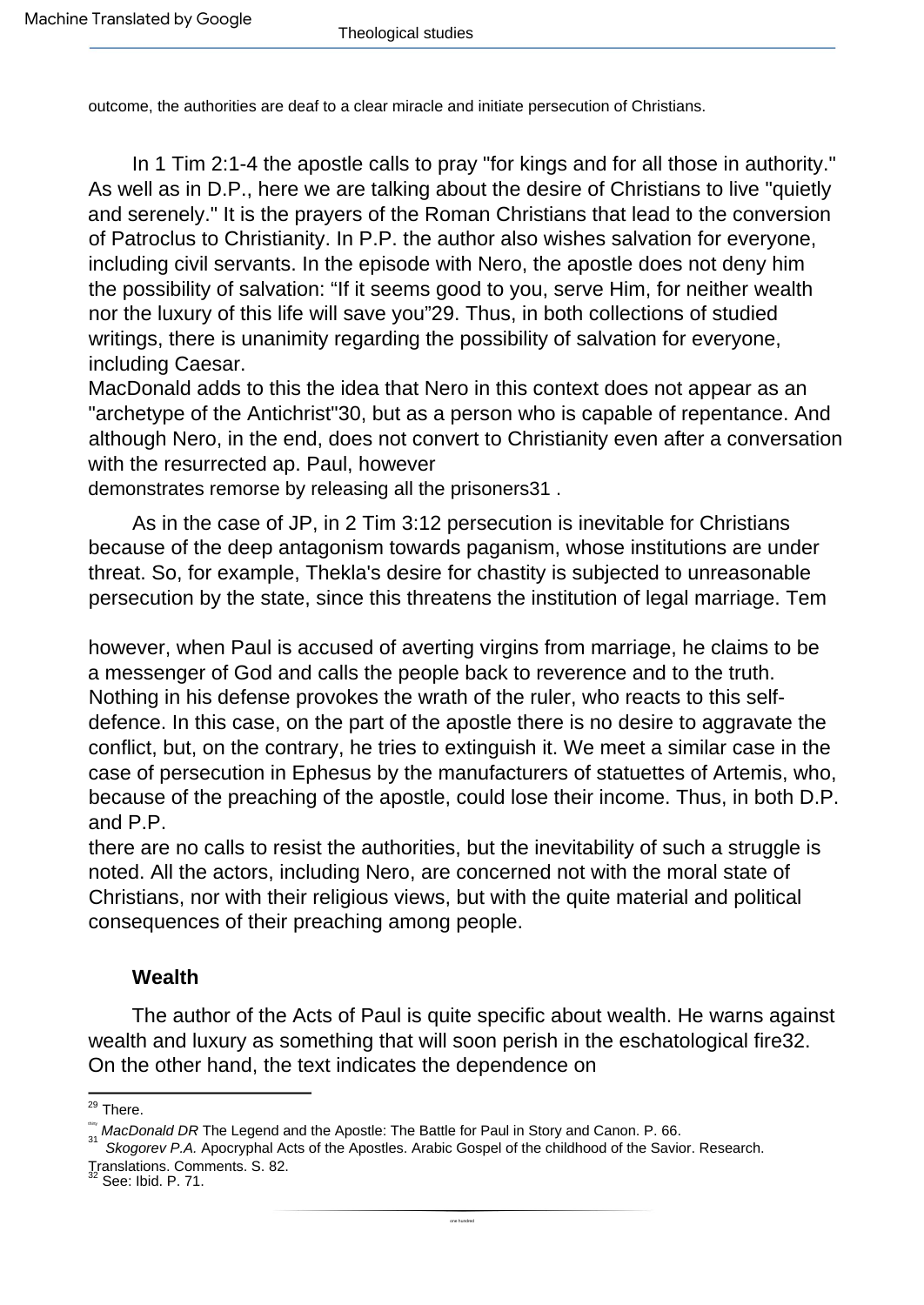wealthy Christians. For example, Onesiphorus meets and accepts an. Paul in his own house33. Later, Onesiphorus left his business to follow the apostle. As a result, he loses the opportunity to provide for his family, because ap. Paul sends him back to Iconium to return to his old ways. Thus, wealthy Christians play an important role in D.P. They not only provide houses in which Christians hold their meetings, but also support the apostle and other itinerants such as Thekla. We see the same in fragments with Hermias in Myra, Akila and Priscilla in Ephesus, Lemma and Ammiah in Damascus, Stephen

in Corinth and Claudius in Italy.

P.P. on the topic of wealth, we agree with D.P. In 1 Tim 3:3, 8 priests are to avoid covetousness and the love of money. There is no need to care about the present age, that is, earthly existence, since a person came into this world with nothing, and will leave with nothing (1 Tim 6:7). Moreover, in 1 Tim 6:10 the love of money is called "the root of all evil." But those who have wealth should be generous (1 Tim 6:17-19). It is this command that Queen Tryphena embodies in her actions, who did not give up her fortune, but helps Thekla34, and then her mother Theoklea. Thecla also demonstrates her disregard for wealth when she parted with her jewelry and silver mirror in order to meet the apostle Paul. All this indicates the absence of disagreement in material matters between the two groups of works. With respect to this, D.P. no more radical than P.P.

### **false teachers**

Attitude towards false teachers in D.P. disclosed in the assessment of satellites ap. Pavel Demas and Hermogenes. The latter are said to be "full of hypocrisy" and tried their best to discredit their teacher. 1 Tim 4:1-3 also points out that the main opponents of the gospel were Christians who distorted the doctrine, thereby "suffering in the faith" (1 Tim 1:19). Moreover, Timothy ap. Paul calls for rebuking elders who should not be doing their ministry (1 Tim 5:20).

Apocryphal Paul appears to be more lenient towards opponents than in P.P. As for Demas and Hermogenes, the apostle, in spite of their hypocrisy, "had mercy on them greatly"35. And Onesiphorus invited them to his house, although "he did not see in them the fruits of truth"36 . However, such an attitude is reflected in 2 Tim 2:24-26, where the shepherd is required to have "patience" and "non-malice", which should help to free people from the "devil's snares". However, such people do not

 $^{33}$  Meshcherskaya E.N. Apocryphal Acts of the Apostles. New Testament Apocrypha in Syriac Literature. S. 415.

<sup>&</sup>lt;sup>34</sup> Skogorev P.A. Apocryphal Acts of the Apostles. Arabic Gospel of the childhood of the Savior. Research. Translations. Comments. S. 64.

<sup>&</sup>lt;sup>35</sup> Meshcherskaya E.N. Apocryphal Acts of the Apostles. New Testament Apocrypha in Syriac Literature. S. 414.

<sup>36</sup> There. S. 415.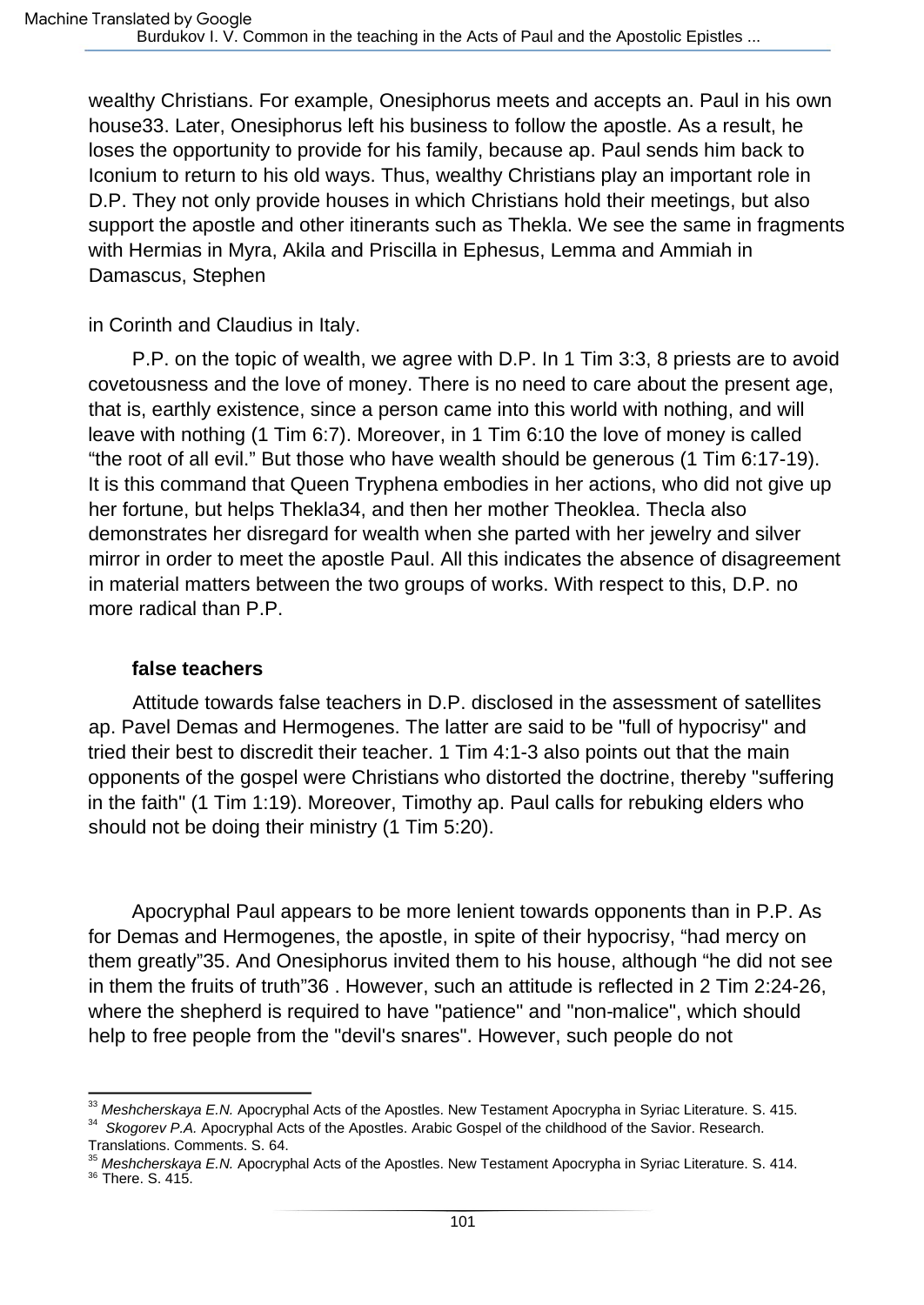peace among themselves and, as a rule, become the instigators of disputes and conflicts, which is shown in 1 Tim 1:6, 6:4; 2 Tim. 2:23; Tit. 3:9-10. The contrast of this model of behavior is the example of pious Christians living in peace and harmony. So, Thekla, who was refused by the apostle in baptism, calmly accepts this decision. MacDonald, on the other hand, believed that the idealized image of the shepherd, which is presented in P.P., has no parallels with how the apostle Paul is presented in D.P.37: "This idealization of church leaders contrasts sharply with Paul from the legendary tradition. Nothing in the legends suggests that Paul, or any other Christian, can be characterized as a moderate or majestic person; rather, they appear as transgressors of accepted norms." On the contrary, each episode depicting the local community demonstrates certain characteristics: love, harmony and devotion to ap. Paul and apostolic teaching. Thus, the author D.P. demonstrates that the hallmark of heretics is rebellion and conflict. As for Christian communities, peace and harmony are preserved in them both between members within the church and in relation to the outside world.

In addition to the rebellious spirit, heretics, according to the Presbyter, are prone to money-grubbing38 . The Apostle of the Gentiles agrees with this in 1 Tim 3:3, 1 Tim 6:5, and 2 Tim 3:2. The theme of the desire for profit is invariably associated with false teachings, which become the fruit of the love of money. Since the desire to please his listeners and receive a reward from them makes him lie, as happens with Demas and Hermogenes, who mislead Famiris about the resurrection of the dead. The same teaching is reproduced in 2 Tim 2:18: "They have departed from the truth, saying that the resurrection has already taken place, and are destroying the faith of some." Thus, the two false teachers from the apocrypha become typical anti-heroes of the narratives, which embody the characteristic features indicated in P.P. - debauchery, greed, heresy. The Apostle Paul himself and his follower Onesiphorus in relation to the fallen Christians follow in the spirit of the epistle to Timothy, showing condescension and mercy. Thus, perhaps the author D.P. could well take advantage of P.P. for the image of Demas and Hermogenes.

# **clergymen**

MacDonald notes the absence of any authoritative leaders among the Christian communities described in D.P. This is somewhat different from the picture that is depicted in P.P., where there is often a mention of "elders" and other persons who perform their ministry in the church39 .

This is all the more remarkable, since the author of the apocrypha is a certain Presbyter. MacDonald writes about it as follows: "However, in

 $37$  MacDonald DR The Legend and the Apostle: The Battle for Paul in Story and Canon. P. 71.

<sup>&</sup>lt;sup>38</sup> Meshcherskaya E.N. Apocryphal Acts of the Apostles. New Testament Apocrypha in Syriac Literature. S. 418.

<sup>&</sup>lt;sup>39</sup> Rordorf W. Was wissen wir über Plan und Absicht der Paulusakten? // Oecumenica et Patristica. 1989. No. 75. S. 77– 78.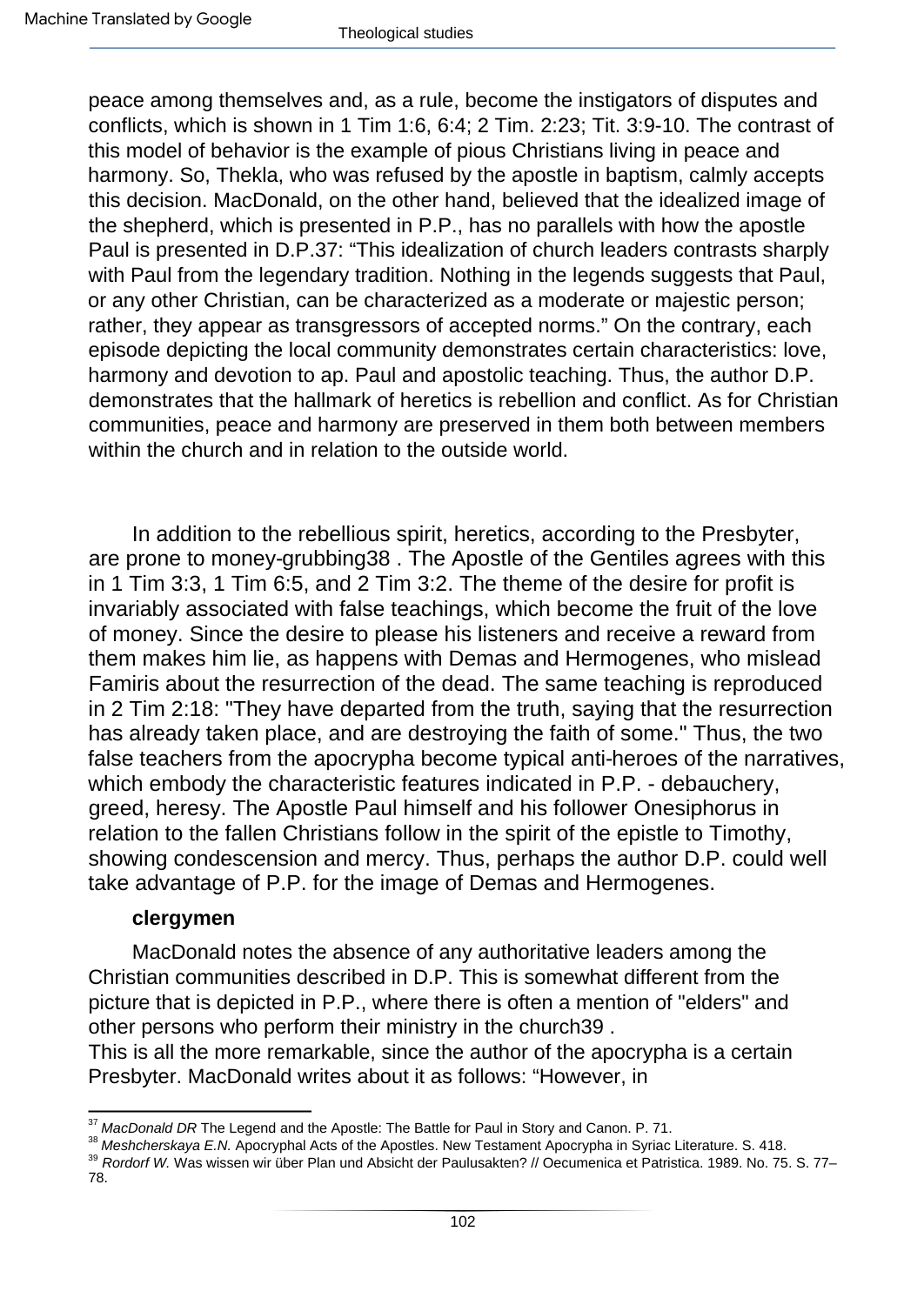However, it is not always clear what MacDonald means by legend when referring to D.P. But it would be wrong to reject the possibility of the Presbyter's unconditional acceptance of the system of church ranks. In 3 Cor. one can find mention of a presbyter and two deacons. And despite such scarce information, such silence can be explained by the presence of the Apostle Paul himself, who directly led the communities and did not need such helpers. Therefore, it is premature to draw a conclusion about the confrontation between the Presbyter and the clergy, especially since some features can be found in the text that make it possible to identify church ministers in D.P. In the legends, ecclesiastical authority is based on charisma, wandering and relativism, in contrast to the hierarchical strictness of the Pastoral Epistles .

If we analyze the characterization given to Onesiphorus, then it becomes clear that he fully complies with the requirements for a bishop:

| Bishop (1 Tim 3:2-7)         | Onesiphorus (Acts of Paul and Thecla)                                   |
|------------------------------|-------------------------------------------------------------------------|
| Husband of one wife          | Lectra                                                                  |
| Hospitable                   | Accepts app. Paul, his companions, and Thecla in his<br>home            |
| Not money-loving             | "Onesiphorus left all the affairs of this world"                        |
| not grumpy                   | Accepts even those who are unpleasant to him - Demas and<br>Hermogenes  |
| sober                        | He was abstainer in food and drank only water.                          |
| Children raised in obedience | Children unconditionally follow Onesiphorus and<br>apostle              |
| Not a convert                | Onesiphorus would already be a Christian before meeting with<br>apostle |

grounds. Without a doubt, Onesiphorus also meets other requirements from P.P. Moreover, there is some insight in him, which he shows when meeting with Demas and Hermogenes. In this regard, although he is not called a presbyter or any other rank, he is fully consistent with this ministry. In 2 Tim 1:15-16, Onesiphorus is contrasted with the adversaries of St. Pavel Figellus and Hermogenes. Thus, MacDonald's point of view that the presbyter opposed the church hierarchy has no firm basis.

<sup>&</sup>lt;sup>40</sup> MacDonald DR The Legend and the Apostle: The Battle for Paul in Story and Canon. P. 69.

<sup>&</sup>lt;sup>41</sup> Skogorev P.A. Apocryphal Acts of the Apostles. Arabic Gospel of the childhood of the Savior. Research. Translations. Comments. pp. 74–76.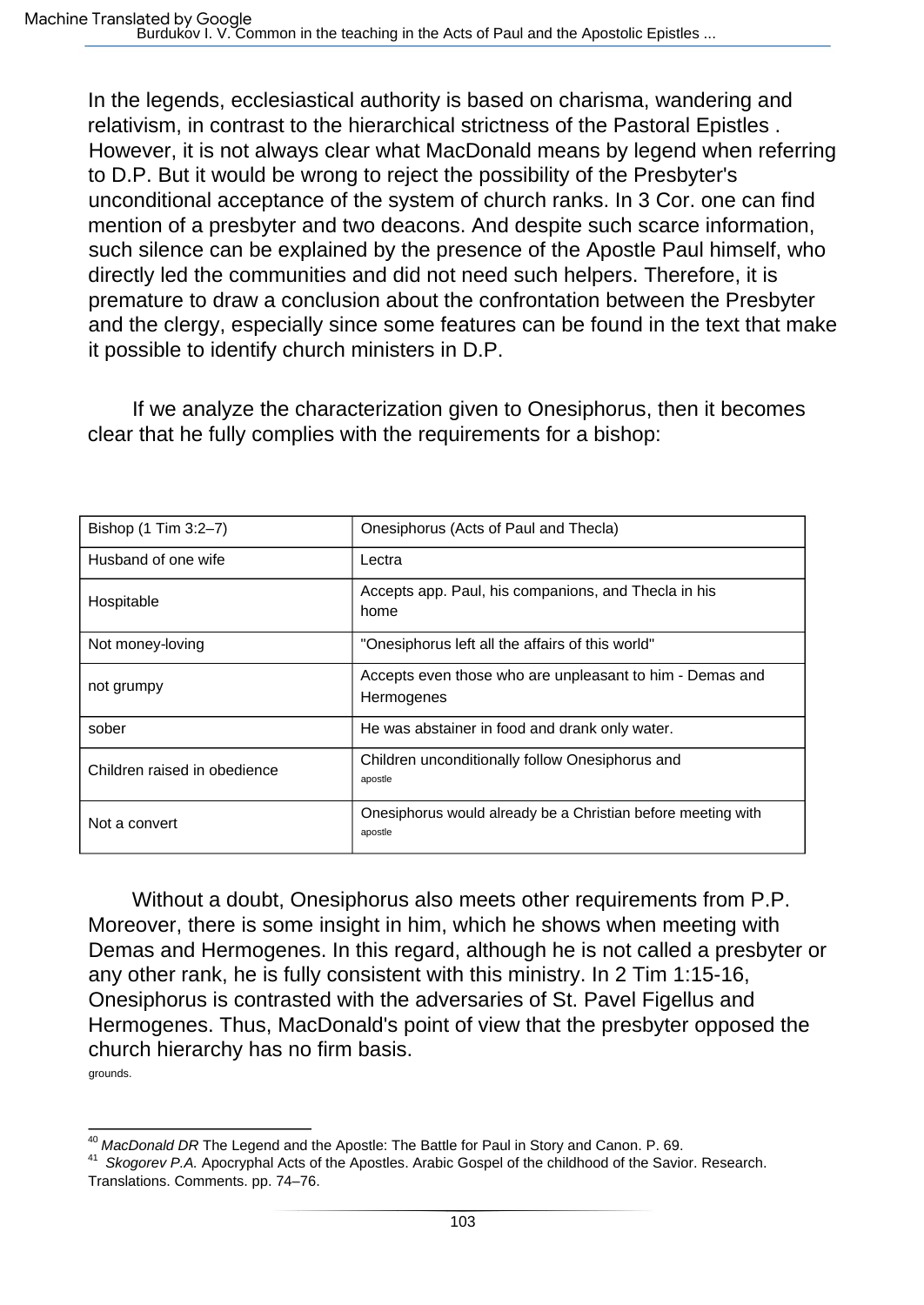#### **Widows and attitudes towards the vow of celibacy**

P.P. contain a clear thought about the need for care in relation to widows. In an episode from the World of Lycians, Hermocrates sells his property and distributes it among widows and beggars42. And in this act there is nothing remarkable, but it makes one pay attention to the fact that this is not enough to truly honor one of the least protected categories of people in the ancient world - widows. Thus, according to 1 Tim 5:4, if a widow has children and grandchildren, they should take care of her. And in 1 Tim 5:16 it adds that this is required in order not to "burden the Church", but the latter could show attention to "true widows", that is, absolutely single women. In this regard, mch. Thekla embodies a similar attitude when she informs her mother, who wanted her dead, that she will stay with her and support her43. However, not only the financial side is important, but the participation of children in the life of a widow, even if she is quite well off, like Tryphena in D.P. Therefore, before setting off on her journey, Thekla must take a blessing from her mother so as not to fall under the condemnation of the words from 1 Tim 5: 8: "But if anyone does not provide for his own, and especially for those of his household, he has denied the faith and is worse than an unbeliever" . This attitude towards widows binds together D.P. and P.P.

In the present work, based on the analysis of six positions related to the Christian life, one can find parallels between D.P. and P.P. The latter are to a greater extent normative documents that fix the rules of life for a true Christian. D.P. in practice, they reveal these decrees, demonstrate their implementation through certain examples and characters, both positive and negative. In addition, the conflict, which at first glance may take place between the groups of works under consideration, does not actually exist. Consideration of the above issues shows the deep agreement of D.P. and P.P. on key issues of Christian practice

life.

<sup>42</sup> Ibid. S. 66.

<sup>&</sup>lt;sup>43</sup> Meshcherskaya E.N. Apocryphal Acts of the Apostles. New Testament Apocrypha in Syriac Literature. S. 422.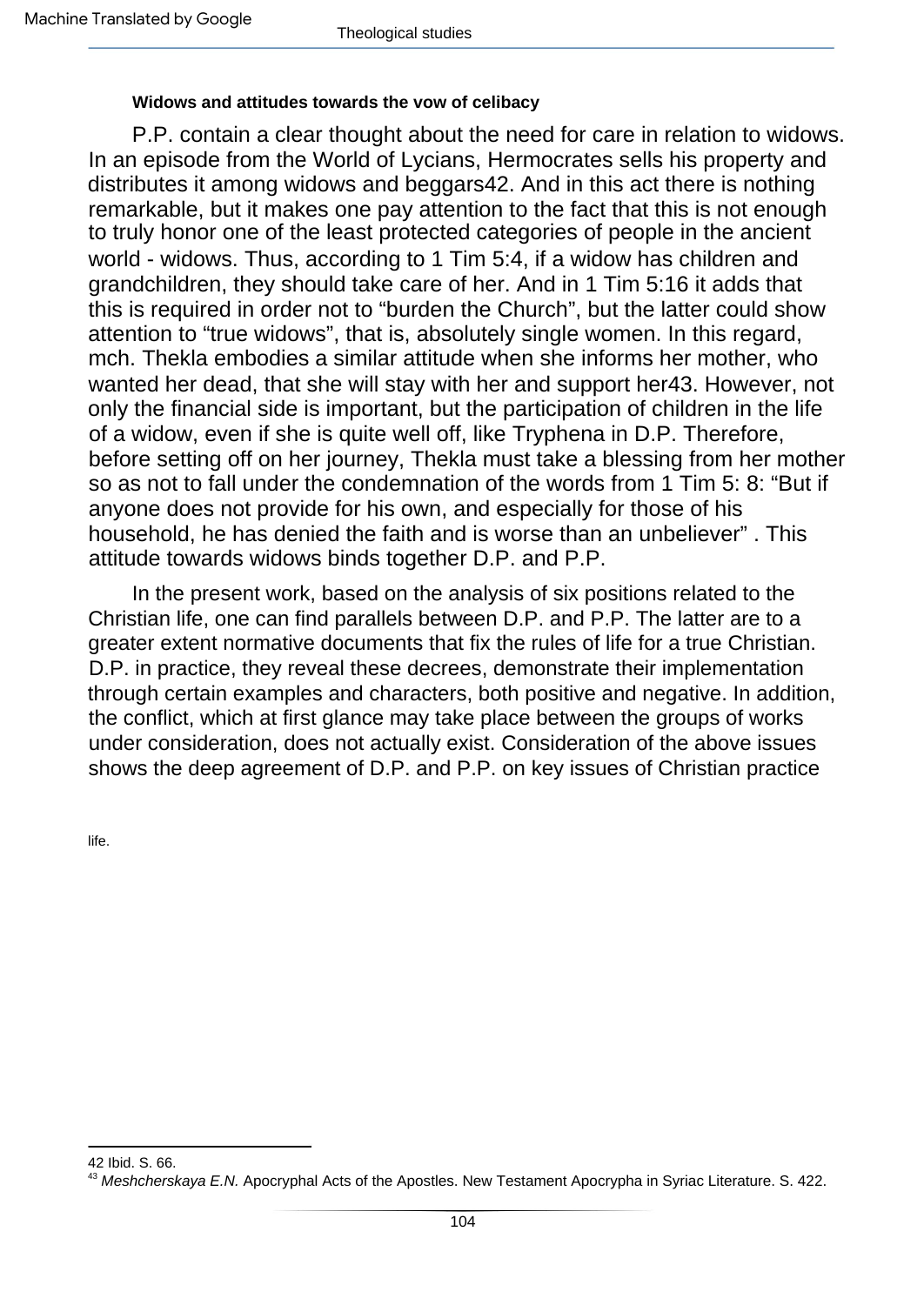#### **Sources**

1. Skogorev P.A. Apocryphal Acts of the Apostles. Arabic Gospel of the childhood of the Savior. Research. Translations. Comments. St. Petersburg: Aleteyya, 2000. URL: https://docplayer.com/ 26548050-Skogorev-ap-apokrificheskie-deyaniya-apostolov-arabskoe evangelie-detstva-spasitelya-ocrbychkov-mn.html (accessed 10/10/2021) .

2. Meshcherskaya E.N. Apocryphal Acts of the Apostles. New Testament Apocrypha in Syriac Literature. URL: http://barnascha.narod.ru/books/mesher01.htm#g10 (accessed 10/23/2021).

#### **Literature**

3. Artobolevsky I., svshmch. The first journey of the holy apostle Paul with the preaching of the Gospel. Sergiev Posad: Holy Trinity Sergius Lavra, 1900.

4. Glubokovsky N.N. The experience of Russian processing of material for the biography of the holy Apostle Paul // Christian reading. 1894. No. 11. S. 189–207.

5. Deco A. Apostle Paul. Life of wonderful people. M.: Young guard, 2011.

6. Zarin S.M. Apocryphal books of the New Testament // Theological Encyclopedia. T. 11.

SPb.: Type. A.P. Lopukhin, 1910. Stb. 433–466.

7. Meshcherskaya E.N. Preface to "The Tale of Thekla, the Disciple of Paul the Apostle" // Apocryphal Acts of the Apostles. New Testament Apocrypha in Syriac Literature. URL: http://barnascha.narod.ru/ books/mesher01.htm#g10 (accessed 10/23/2021).

8. Schnabel E. Apostle Paul, missionary theologian and pastor-theologian: to the understanding of Paul // Vestnik PSTGU I: Theology, Philosophy. 2013. Issue. 2. P. 7–33.

9. Barrier JW A critical introduction and commentary on the Acts of Paul and Thecla: dissertation of D.Ph. Fort Worth, 2008.

10. Merz A. Die fiktive Selbstauslegung des Paulus. Intertextuelle Studien zur Intention und Rezeption der Pastoralbriefe. Gottingen: Academic Press, 2004.

11. MacDonald DR The Legend and the Apostle: The Battle for Paul in Story and Canon. Philadelphia: Westminster, 1983.

12. Rordorf W. Was wissen wir über Plan und Absicht der Paulusakten? // Oecumenica et Patristica. 1989. No. 75. S. 71–82.

13. Rordorf W. Lex Orandi-Lex Credendi: Gesammelte Aufsätze zum 60. Geburtstag. Paradosis 36. Freiburg: Universitätsverlag Freiburg in der Schweiz, 1993.

14. Tajra HW The Martyrdom of St. Paul: Historical and Judicial Context, Traditions and Legends. Tübingen: JCB Mohr (Paul Siebeck), 1994.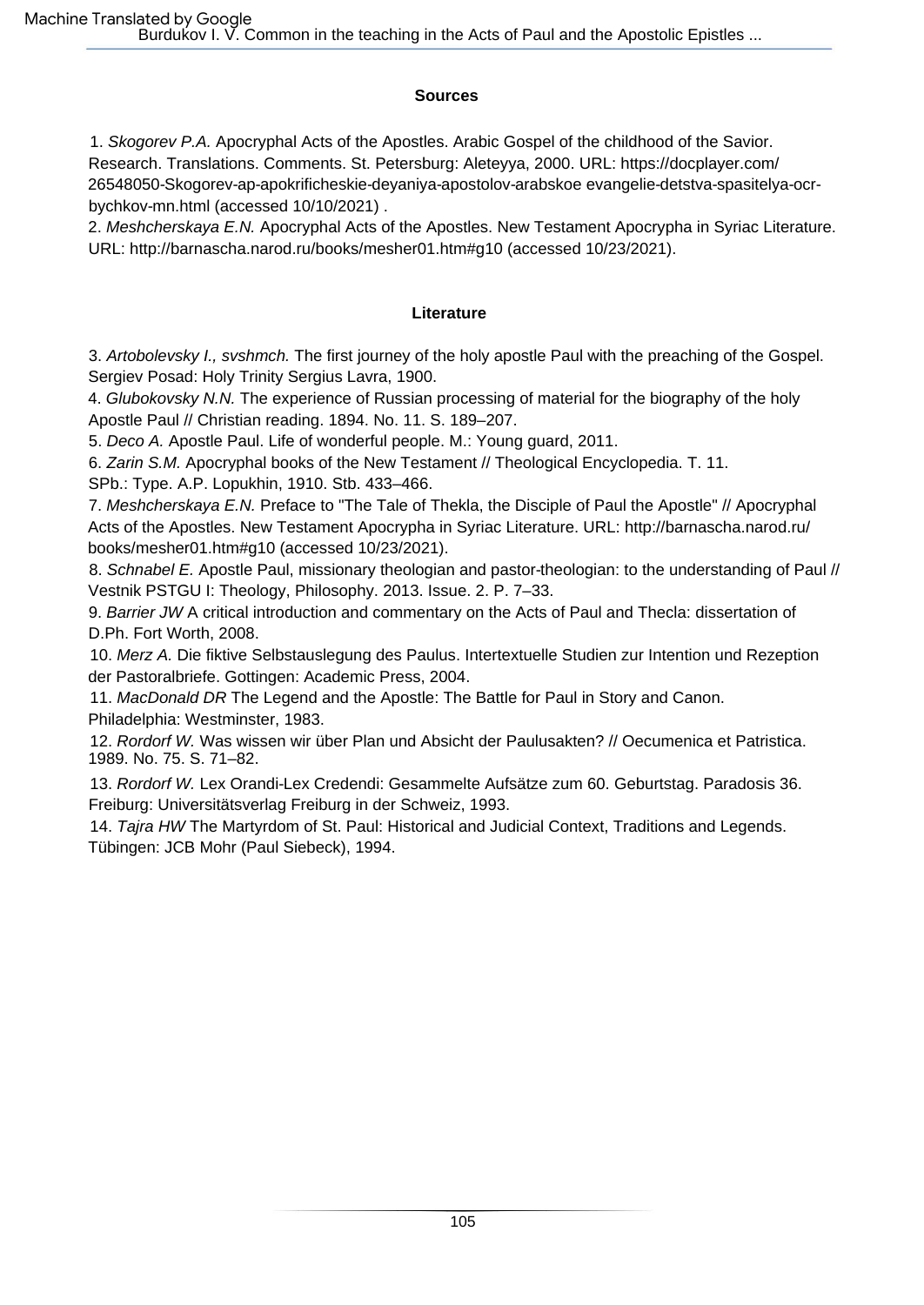Smolensk Orthodox Theological Seminary Priest Ilya Burdukov

# Common doctrines in the Acts of Paul and the Pastoral Epistles

Abstract: This article will cover topics concerning common positions for the apocrypha "Acts of Paul" and the Pastoral Epistles. This work is a logical continuation of the research on the relationship between the apocrypha and the canonical books of the New Testament. Since it was previously shown that the "Acts of Paul" are most closely related to the Pastoral Epistles of apostle Paul, it was decided to elaborate on this matter in more detail. As a result, due to the comparative analysis, it became possible to identify six thematic blocks, which demonstrate the concurrence of two groups of works. The conducted research gives a greater reason to consider the "Acts of Paul"

from the point of view of Orthodox and canonical ideas, to which this apocrypha corresponds to a larger extent than it was previously believed. In this regard, the common ideas and the common language testify to the time and context in which the apocryphal "Deeds" were created.

Keywords: apocrypha "Acts of Paul"; Pastoral Epistles; apostle Paul; the Roman Empire; persecution; celebrity; false teachers; the official church; attitude to wealth.

#### **References**

Research. translation. Commentarii [Apocryphal acts of the apostles. Arab Gospel of the Savior's childhood. Research. translations. Comments]. S. Petersburg, 2000. Available at: https://docplayer.com/26548050- Skogorev-ap-apokrificheskie-deyaniya-apostolov-arabskoe evangelie-detstva-spasitelya-ocr-bychkovmn.html (accessed: 10.10.2021) . Skogorev PA Apokrificheskie deianiia apostolov. Arabskoe Evangelie detstva Spasitelia.

Meshcherskaia EN Apokrificheskie deianiia apostolov. Novozavetnye apokrify v siriiskoi literature [Apocryphal acts of the apostles. New Testament Apocrypha in Syrian Literature].

Available at: http://barnascha.narod.ru/books/mesher01.htm#g10 (accessed: 10/23/2021).

Artobolevskii I., svshchmch. Pervoe puteshestvie sviatogo apostola Pavla s propoved'iu Evangeliia [The first journey of the holy Apostle Paul with the preaching of the Gospel]. Sergiev Posad, 1900.

Glubokovskii NN Opyt russkoi obrabotki materiala dlia zhizneopisaniia sviatogo apostola Pavla [The experience of Russian processing of material for the life of the holy Apostle Paul].

Christian reading - Christian reading, 1894, no. 11, pp. 189–207.

Moscow, 2011. Deko A. Apostol Pavel. Zhizn' zamechatel'nykh liudei [The life of wonderful people].

Zarin SM 1910. Books apokrificheskie Novogo Zaveta [Apocryphal books of the New Testament]. Bogoslovskaia entsiklopediia [Theological encyclopedia]. S. Petersburg, 1910, vol. 11, col. 433–466.

Meshcherskaia EN Predislovie k "Povesti o Fekle, uchenitse Pavla apostola" [Preface to "The Tale of Thekla, a disciple of Paul the Apostle"]. Apokrificheskie deianiia apostolov. Novozavetnye apokrify v siriiskoi literature [Apocryphal Acts of the Apostles. New Testament Apocrypha in Syrian Literature]. Available at: http://barnascha.narod.ru/books/mesher01.htm#g10 (accessed: 10/23/2021).